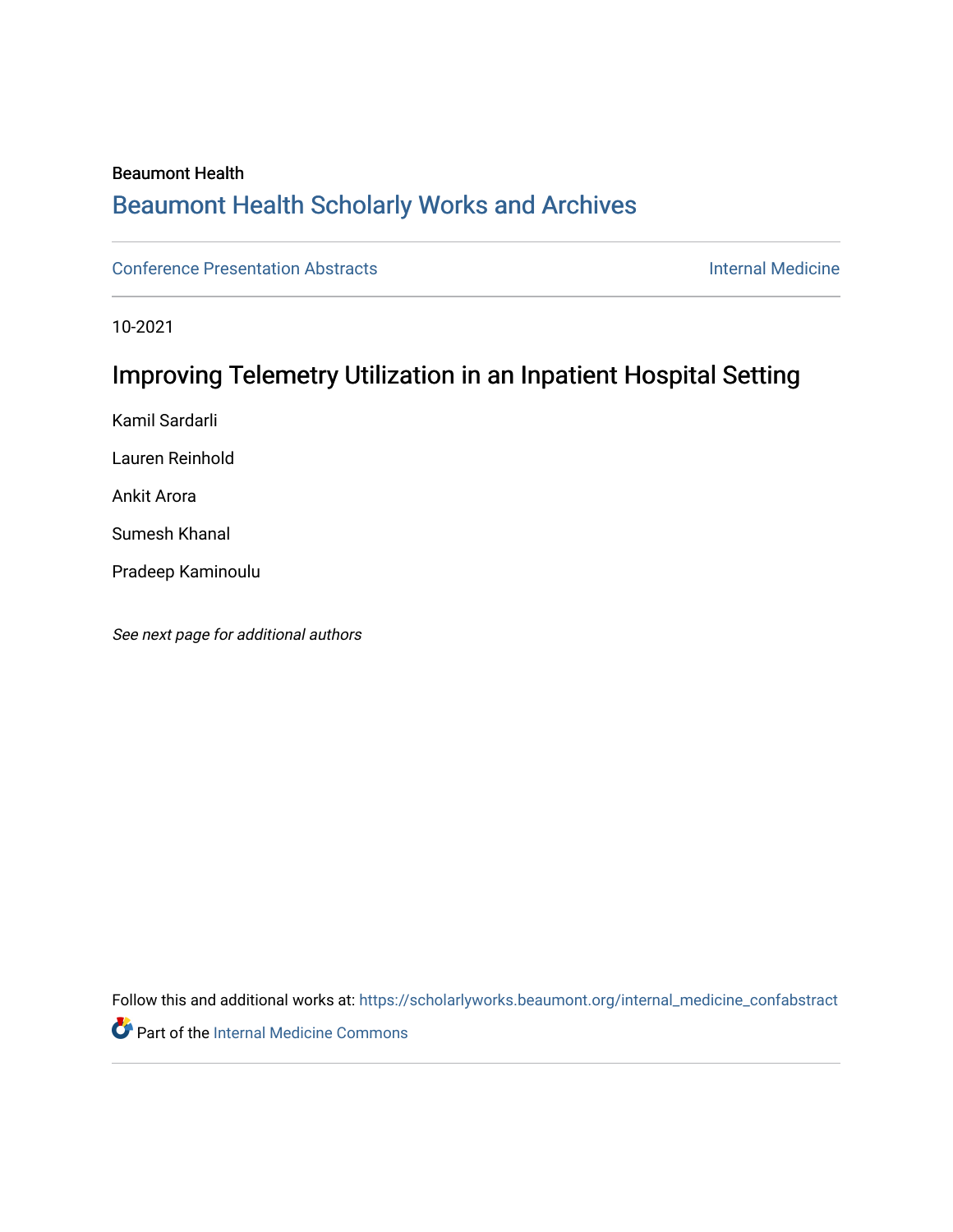## Authors

Kamil Sardarli, Lauren Reinhold, Ankit Arora, Sumesh Khanal, Pradeep Kaminoulu, and Alexandra Halalau